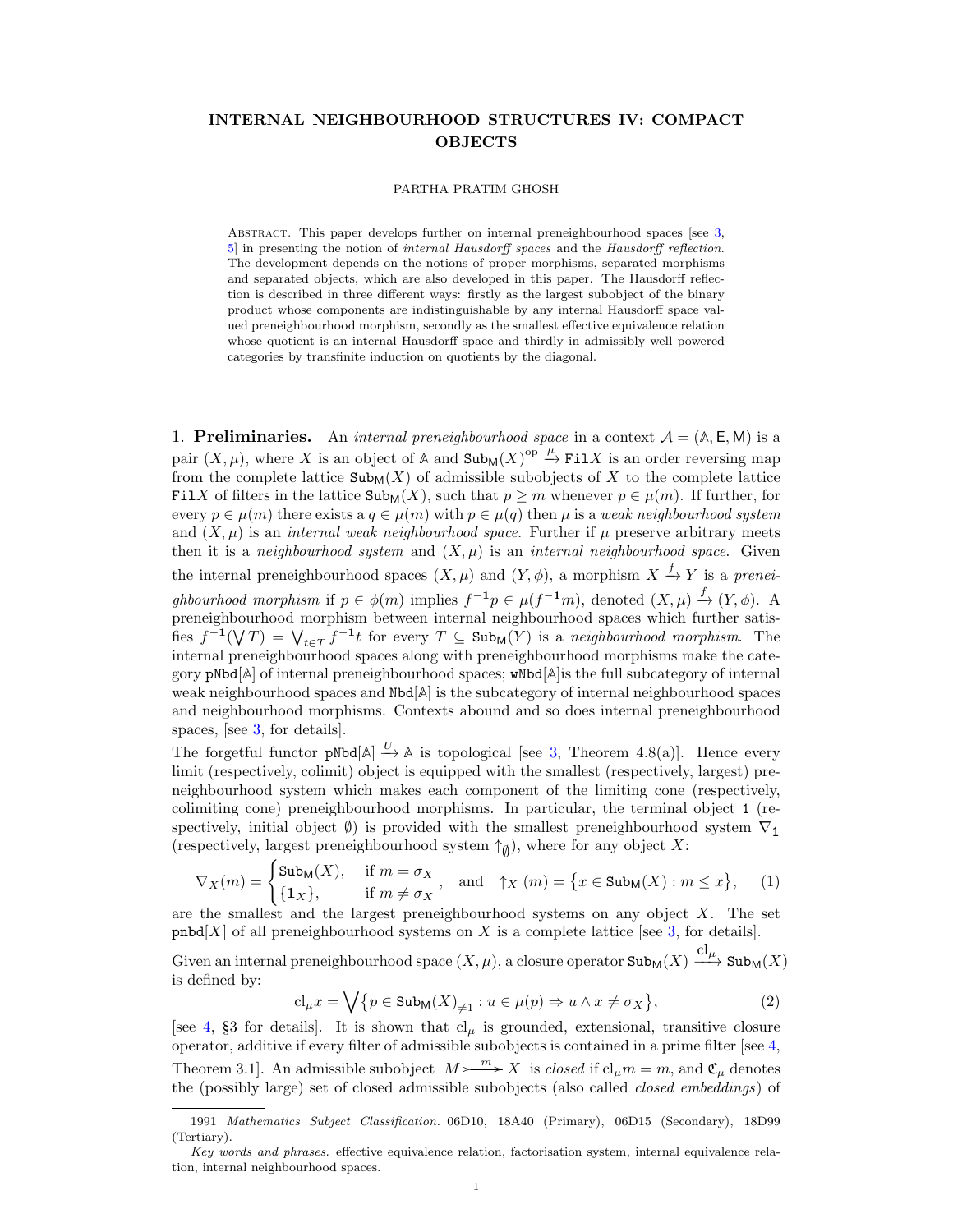$(X, \mu)$ . Furthermore, the closed embeddings are stable under pullbacks along continuous preneighbourhood morphisms [see [4,](#page-7-2) Definition 3.1 & Theorem 3.1(f)].

A preneighbourhood morphism  $(X, \mu) \stackrel{f}{\to} (Y, \phi)$  is a *closed morphism* if  $m \in \mathfrak{C}_{\mu}$  implies  $\exists_{m} \in \mathfrak{C}_{\phi}$  [see [4,](#page-7-2) Definition 4.1]; evidently, for any  $m \in \mathsf{M}$ , m is a closed morphism if and only if  $m \in \mathfrak{C}_{\mu}$ . Stably closed morphisms are *proper morphisms* [see [4,](#page-7-2) Definition 6.1] and an internal preneighbourhood space  $(X, \mu)$  is *compact* if the unique morphism  $(X, \mu) \xrightarrow{\mathbf{t}_X} (1, \nabla_1)$  is proper [see [4,](#page-7-2) Definition 6.2]. The following results are established for proper morphisms and the full subcategory K[**A**] of compact spaces.

- (A) [see [4,](#page-7-2) Theorem 6.1 (a)] A preneighbourhood morphism  $(X, \mu) \stackrel{f}{\to} (Y, \phi)$  is a proper morphism if and only if for any internal preneighbourhood space  $(Z, \psi)$  every corestriction of  $X \times Z \xrightarrow{f \times \mathbf{1}_{Z}} Y \times Z$  is a closed morphism.
- (B) [see [4,](#page-7-2) Theorem 6.1(b)] The (possibly large) set **A**pr of proper morphisms is a pullback stable set, is closed under compositions and has the following properties:
	- (a) If every preneighbourhood morphism is continuous then every closed embedding is a proper morphism.
	- (b) If the composite  $g \circ f$  is a proper morphism and g is a monomorphism then f is a proper morphism.
	- (c) If the composite  $g \circ f$  is a proper morphism and f is stably continuous and stably in  $E$  then  $g$  is a proper morphism.
- (C) [see [4,](#page-7-2) Remark (K)] An internal preneighbourhood space  $(X,\mu)$  is compact if and only if for each internal preneighbourhood space  $(Z, \psi)$  the product projection  $X \times Z \stackrel{p_2}{\longrightarrow} Z$  is a closed morphism.
- (D) [see [4,](#page-7-2) Theorem 6.2(a)] If  $(X, \mu) \xrightarrow{f} (Y, \phi)$  is a proper morphism to a compact preneighbourhood space  $(Y, \phi)$  then  $(X, \mu)$  is compact.
- (E) [see [4,](#page-7-2) Theorem 6.2(a)] If  $(X, \mu) \xrightarrow{f} (Y, \phi)$  is a preneighbourhood morphism with f stably in E and  $(X, \mu)$  is compact then  $(Y, \phi)$  is compact.
- $(F)$  [see [4,](#page-7-2) Theorem 6.2(c)] If every preneighbourhood morphism is continuous then the full subcategory K[**A**] of compact preneighbourhood spaces is finitely productive and closed hereditary (i.e., if  $(X, \mu)$  is a compact preneighbourhood space and  $m \in \mathfrak{C}_{\mu}$ with M the domain of m then  $(M,(\mu|_M))$  is compact, where  $(\mu|_M)$  is the smallest preneighbourhood system on  $M$  making  $m$  a preneighbourhood morphism).
- (G) [see [5,](#page-7-1) Theorem 9.1] In an extensive context in which finite sum of closed morphisms is closed, a finite sum of proper morphisms is proper and K[**A**] is closed under finite sums if and only if for each internal preneighbourhood space  $(X, \mu)$  both the morphisms  $(\emptyset, \uparrow_{\emptyset}) \xrightarrow{\mathbf{i}X} (X, \mu)$  and  $(X + X, \mu + \mu)$   $\overline{\mathbf{[}^{\mathbf{1}}X, \mathbf{1}_X \mathbf{]}}, (X, \mu)$  are both proper.

2. The Kuratowski-Mrówka Theorem. Recall: a set A of closed embeddings of an internal preneighbourhood space  $(X, \mu)$  has finite meet property if  $\mathbf{1}_X \in A$  and for every natural number  $n \geq 1$ ,  $a_1, a_2, \ldots, a_n \in A$ ,  $a_1 \wedge a_2 \wedge \cdots \wedge a_n \neq \sigma_X$ ;  $B \subseteq \text{Sub}_M(X)$ has nonzero meet if  $\bigwedge B \neq \sigma_X$ . In this section it is shown in a lextensive context  $\mathcal{A} =$ (**A**, E, M) with finite product projections in E and admissible subobjects closed under finite sums compactness of an internal preneighbourhood space is equivalent to every set of closed embeddings with finite meet property has nonzero meet. The following lemma encapusulates some computations required for the proof of this statement. The statement of Lemma  $2.1(b)$  $2.1(b)$  is proved in [\[4\]](#page-7-2), [see [4,](#page-7-2) Lemma 3.3(c) for details].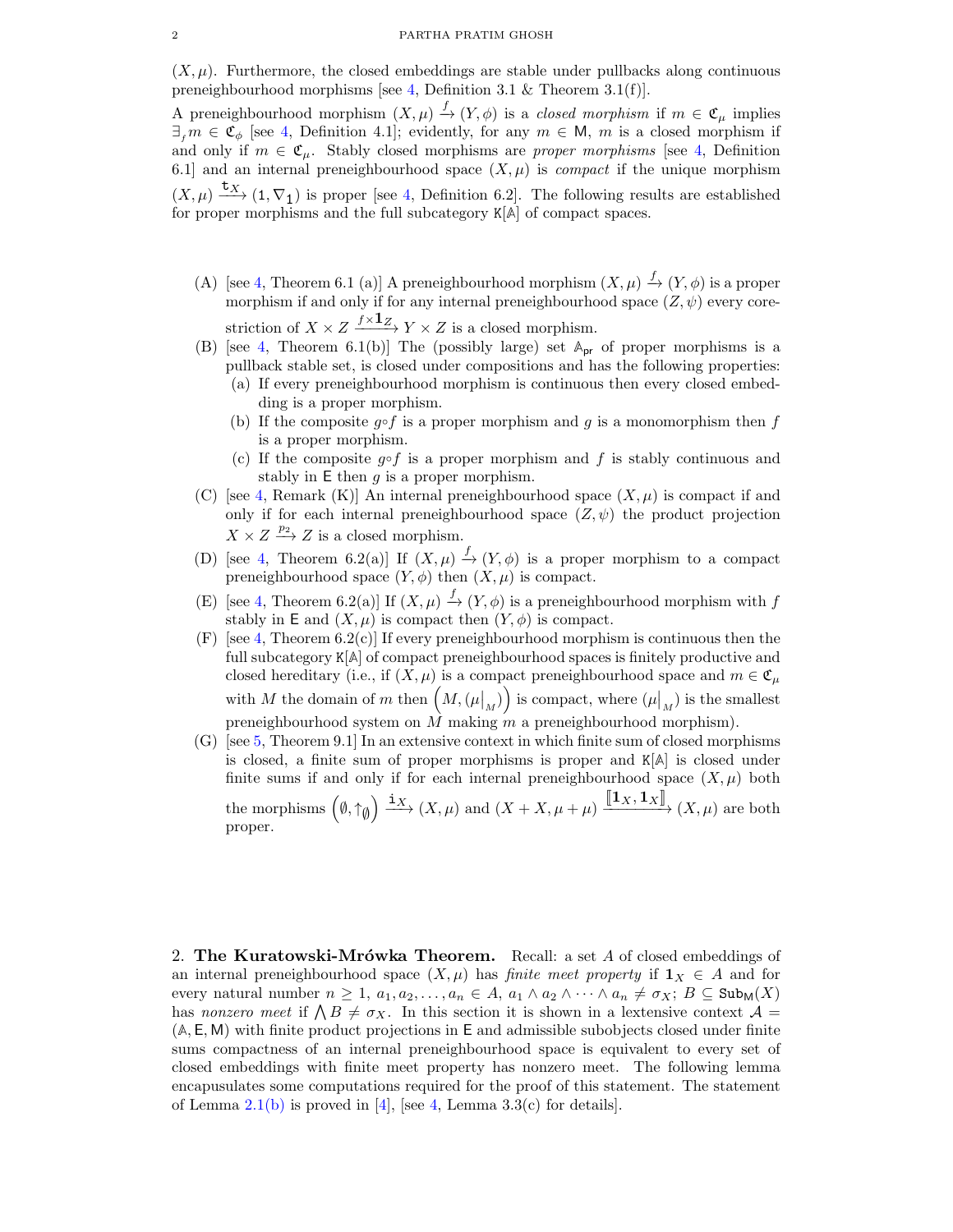<span id="page-2-4"></span>**Lemma 2.1.** (a) Given the objects X and Y, in the diagram below



where all the squares are pullback squares:  
\n
$$
(v \times u) \wedge a = a \circ (a_X^{-1} v \wedge a_Y^{-1} u),
$$
\n
$$
(3)
$$
\nwhenever  $a = (a_X, a_Y) \in \text{Sub}_M(X \times Y).$ 

<span id="page-2-0"></span>(b) If  $(X, \mu)$  and  $(Y, \mu)$  are internal preneighbourhood spaces in the context  $\mathcal{A} =$  $(A, E, M)$  with finite product projections in  $E, X \times Y \xrightarrow{p_2} Y$  be the product projection to Y and  $a = (a_X, a_Y) \in \mathfrak{C}_{u \times \phi}$  then for any  $y \in \text{Sub}_M(Y)$ :

<span id="page-2-2"></span><span id="page-2-1"></span>
$$
a \wedge p_2^{-1} y = \sigma_{X \times Y} \Leftrightarrow y \wedge \exists_{p_2} a = \sigma_Y \Leftrightarrow y \nleq \mathrm{cl}_{\phi} \exists_{p_2} a. \tag{4}
$$

<span id="page-2-3"></span>**Theorem 2.2.** In a reflecting zero context  $A = (\mathbb{A}, \mathbb{E}, \mathbb{M})$  with finite product projections in E if in an internal preneighbourhood space every set of closed embeddings with finite meet property has a nonzero meet then the preneighbourhood space is compact.

Further, if the context is lextensive and admissible subobjects are closed under finite sums then the converse holds too.

*Proof.* For the first statement, let  $(X, \mu)$  be an internal preneighbourhood space such that every set of admissible closed subobjects of  $X$  with finite meet property has a nonzero meet. Choose and fix an  $a \in \mathfrak{C}_{\mu \times \phi}$  and  $\sigma_Y \neq y \leq \mathrm{cl}_{\phi} \exists_{p_2} a$ . Consequently using Lemma [2.1](#page-0-0)[\(b\)](#page-2-0) the set  $A = \{cl_{\mu}\exists_{p_1}(a \wedge p_2^{-1}u) : u \in \phi(y)\}\$ is a set of closed subobjects of X with finite meet property. By assumption  $x = \bigwedge A \neq \sigma_X$ . Since  $x = \bigwedge_{u \in \phi(y)} cl_{\mu} \exists_{p_1} (a \wedge p_2^{-1} u) \geq$  $\text{cl}_{\mu}(\bigwedge_{u \in \phi(y)} \exists_{p_1}(a \wedge p_2^{-1}u)\big)$ , and the product projections are continuous:

$$
a \wedge p_1^{-1}x \ge a \wedge p_1^{-1}cl_{\mu}(\bigwedge_{u \in \phi(y)} \exists_{p_1} (a \wedge p_2^{-1}u))
$$
  
\n
$$
\ge a \wedge cl_{\mu \times \phi}p_1^{-1}(\bigwedge_{u \in \phi(y)} \exists_{p_1} (a \wedge p_2^{-1}u))
$$
 (continuity of  $p_1$ )  
\n
$$
= a \wedge cl_{\mu \times \phi}(\bigwedge_{u \in \phi(y)} (p_1^{-1} \exists_{p_1} (a \wedge p_2^{-1}u))
$$
  
\n
$$
\ge a \wedge cl_{\mu \times \phi}(a \wedge p_2^{-1}y)
$$
  
\n
$$
\ge a \wedge p_2^{-1}y \ne \sigma_{X \times Y}
$$
 (equation (4)).  
\nHence, for each  $v \in \mu(x)$  and  $u \in \phi(y)$ :  
\n
$$
(v \times u) \wedge a = a \circ (a_X^{-1}v \wedge a_Y^{-1}u)
$$
 (equation (3))

$$
= a \circ (a^{-1} (a \wedge p_1^{-1} v) \wedge a^{-1} (a \wedge p_2^{-1} u))
$$
 (equation (3))  
\n
$$
\ge a \circ (a^{-1} (a \wedge p_1^{-1} x) \wedge a^{-1} (a \wedge p_2^{-1} y))
$$
  
\n
$$
\ge a \circ a^{-1} (a \wedge p_2^{-1} y) \neq \sigma_{X \times Y}.
$$

Hence  $x \times y \leq \mathrm{cl}_{\mu \times \phi} a = a$  implying  $y \leq \exists_{p_2} a$ , using  $p_2 \in \mathsf{E}$ . Thus:  $y \leq \mathrm{cl}_{\phi} \exists_{p_2} a \Rightarrow y \leq \exists_{p_2} a$ implies  $\exists_{p_2} a$  is closed, proving  $p_2$  is a closed morphism.

Towards a proof of the second statement, first some facts regarding an extensive context needs to be recalled [see [5,](#page-7-1) §2]. In a lextensive context, the initial object  $\emptyset$  is strict [see [1,](#page-7-3) §2. Moreover in the coproduct  $1 \rightleftharpoons 1 + 1 \leftleftharpoons 1$  the coproduct injections are split monomorphisms and hence are admissible monomorphisms. For any two objects  $X$  and Y, if  $X \xrightarrow{\iota_X} X + Y \xleftarrow{\iota_Y} Y$  be their coproduct, then since in the diagram:



both the squares are pullback squares from extensivity, the coproduct injections are always admissible monomorphisms. Therefore every lextensive context is a quasi admissible context and hence every morphism reflects zero, or equivalently every preneighbourhood morphism is continuous [see [4,](#page-7-2) §9]. Hence, for each object Y,  $\mathcal{O}_Y \approx \mathcal{O}$  so that  $i_Y$  is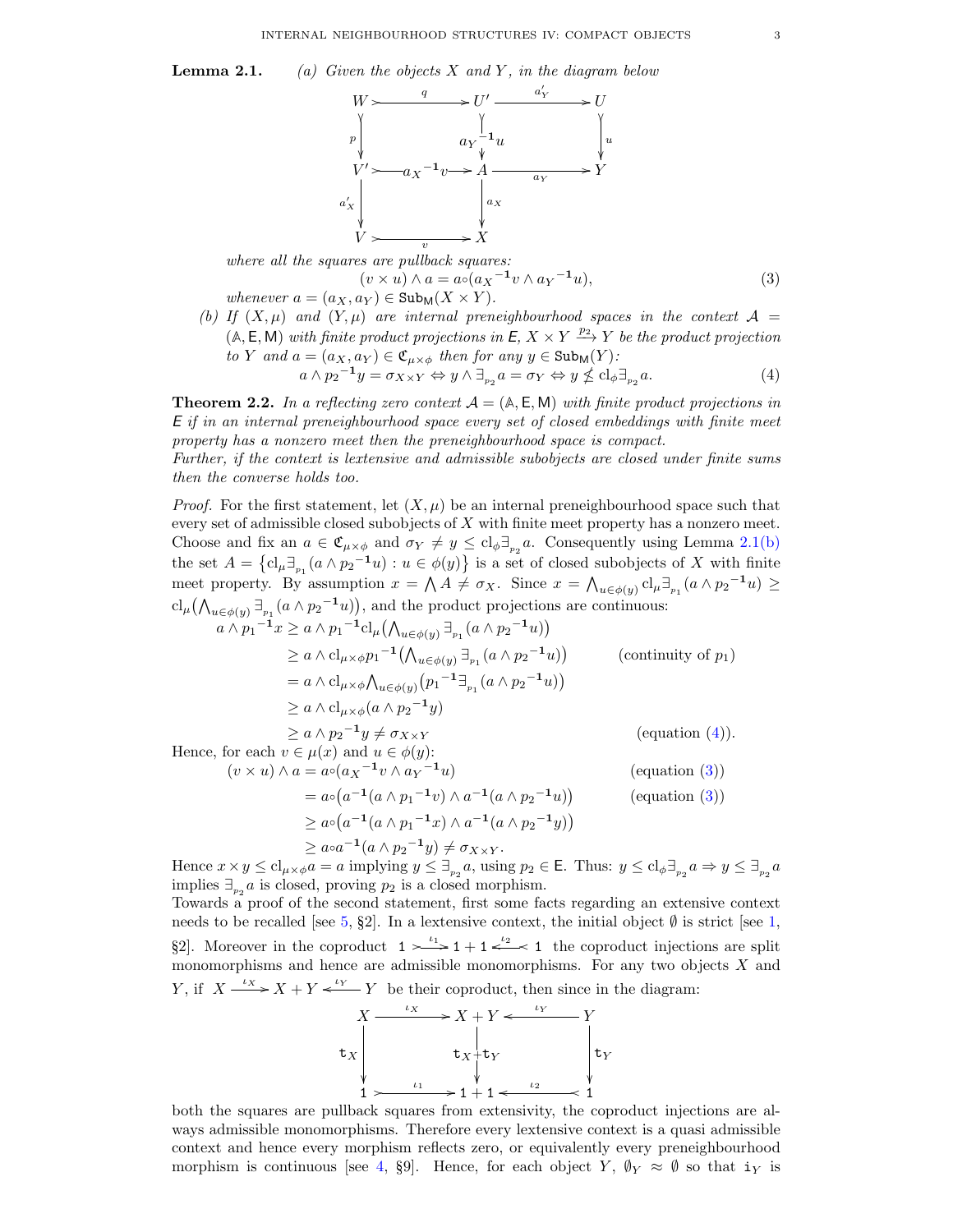<span id="page-3-1"></span>the smallest admissible subobject of Y. Further, given any  $u \in \text{Sub}_M(X + Y)$  from the diagram:



where  $u_X$  and  $u_Y$  are pullbacks of u along the coproduct injections  $i_X$  and  $i_Y$  respectively, extensivity ensures the top row is a coproduct too and hence  $u = u_X + u_Y$ . Thus,  $u \leq \iota_X$  if and only if there exists a unique p such that  $u = \iota_X \circ p$  and hence  $u_X = \iota_X^{-1} u = p$  implying  $U_X \approx U$  and hence from the coproduct in the top row,  $u_Y = \emptyset$ . Hence, if sum of admissible subobjects is an admissible subobject then for each  $u_Y \in Sub_M(Y)$ ,  $u_X \in Sub_M(X)$ , if  $u_y \neq i_Y$  then  $u_X + u_Y \nleq u_X$ .

Now assume  $(X, \mu)$  is a compact preneighbourhood space in a lextensive context where sum of admissible subobjects is an admissible subobject. Let  $A \subseteq \mathfrak{C}_{\mu}$  be a set of closed subobjects of X with finite meet property,  $\widehat{A}$  be the set of all finite meets of elements of A. Evidently,  $A \subseteq \hat{A} \subseteq \mathfrak{C}_u$ . Choose and fix any object Z of A and let their coproduct be  $X \rightarrow X^* X + Z \stackrel{\iota_Z}{\longleftarrow} Z$ . Define for each  $y \in \text{Sub}_M(X + Z)$ :

<span id="page-3-0"></span>
$$
\phi(y) = \begin{cases} \uparrow (\iota_X \circ x), & \text{if } (\exists x \in \text{Sub}_M(X))(y = \iota_X \circ x) \\ (\uparrow y) \cap \overrightarrow{A}, & \text{otherwise} \end{cases}
$$
\n(5)

where −→  $\widehat{A} = \{u \in \text{Sub}_{\mathsf{M}}(X + Z) : (\exists k \in \widehat{A}) (\iota_X^{-1} u \ge k)\}\in \text{Fil}(X + Z)$  is the smallest filter containing each  $\iota_X \circ k$ ,  $k \in A$  and  $\uparrow y = \{z \in \text{Sub}_M(X + Z) : z \geq y\}$ . Evidently [\(5\)](#page-3-0) defines an internal preneighbourhood system  $\text{Sub}_M(X+Z)^{op} \stackrel{\phi}{\to} \text{Fil}(X+Z)$  on  $X+Z$ . Now, for any  $y \in \text{Sub}_M(X + Z)$ , either  $y \leq \iota_X$  or else  $u \in \phi(y)$  implies  $u \geq y$  and there exists a  $k \in \widehat{A}$ such that  $k \leq \iota_X^{-1}u \Leftrightarrow \iota_X \circ k \leq u$ , implying  $u \wedge \iota_X \geq \iota_X \wedge \iota_X \circ k = \iota_X \circ k \neq \sigma_{X+Z}$ . Thus in either case  $y \in cl_{\phi} \iota_X$ . Hence  $cl_{\phi} \iota_X = \mathbf{1}_{X+Z}$ . Let  $a = (a_X, a_{X+Z}) = cl_{\mu \times \phi}(\mathbf{1}_X, \iota_X) \in \mathfrak{C}_{\mu \times \phi}$ ; since the projection  $X \times (X + Z) \stackrel{p_2}{\longrightarrow} X + Z$  is a closed morphism,  $\exists_{p_2} a \in \mathfrak{C}_{\phi}$ . On the other hand since  $p_2$  is a closed morphism and is continuous,  $\exists_{p_2} a = \exists_{p_2} \text{cl}_{\mu \times \phi}(\mathbf{1}_X, \iota_X) =$  $\text{cl}_{\phi}\exists_{p_2}(1_X,\iota_X)=\text{cl}_{\phi}\iota_X=1_{X+Z}$ . Hence  $a_{X+Z}\in \mathsf{E}$ . Since  $(1_X,\iota_X)\leq a$ , there exists a morphism p such that  $a_X \circ p = \mathbf{1}_X$  and  $a_Y \circ p = \iota_X$ . Hence  $a_X$  is a split epimorphism, i.e.,  $a_X \in \mathsf{E}$ , as a consequence of which  $\exists_{p_1} a = \mathbf{1}_X$ . Now choose and fix a  $y \in \text{Sub}_\mathsf{M}(X + Z)$  such that  $\iota_X^{-1}y \neq \sigma_X$  and  $y \nleq \iota_X$  — the conditions on the context ensure the existence of such an admissible subobject. For such a y, firstly:  $v \in \mu(\iota_X^{-1}y)$ ,  $u \in \phi(y)$  implies from [\(3\)](#page-2-2),  $(v \times u) \wedge (\mathbf{1}_X, \iota_X) \ge ((\iota_X^{-1}y) \times y) \wedge (\mathbf{1}_X, \iota_X) = (\mathbf{1}_X, \iota_X) \circ (\iota_X^{-1}y) = (\iota_X^{-1}y, \iota_X \circ (\iota_X^{-1}y)) \ne$  $\sigma_{X\times(X+Z)}$ , and hence  $(\iota_X^{-1}y) \times y \leq a$ . Since  $y \nleq \iota_X$ , for each  $k \in A$ ,  $v \in \mu(\iota_X^{-1}y)$ ,  $(v \times (\iota_X \circ k)) \wedge (\mathbf{1}_X, \iota_X) = (\mathbf{1}_X, \iota_X) \circ (v \wedge k) \neq \sigma_{X \times (X + Z)}$  implying  $v \wedge k \neq \sigma_X$ , i.e.,  $\iota_X^{-1} y \leq$  $\mathrm{cl}_{\mu}k = k$ . Hence  $\iota_X^{-1}y \leq \bigwedge A$ , i.e., A has a nonzero meet. A concrete choice for such a y is  $y = \mathbf{1}_X + u$  for any  $u \in \text{Sub}_M(Z)$ ,  $u \neq \sigma_Z$ , completing the proof.

**Remark 2.3.** In particular, in the proof of Theorem [2.7,](#page-4-0) one could consider  $Z = 1$ . The construction of the preneighbourhood system  $\phi$  in [\(5\)](#page-3-0) compares with the ones in topology or locales [see [2,](#page-7-4) Theorem 3.4], [see [6,](#page-7-5) Proposition VII.3.5].

Remark 2.4. Analysing the proof of Theorem [2.2,](#page-2-3) compactness of an internal preneighbourhood space implies every set of closed embeddings with finite meet property has a nonzero meet holds in any lextensive context in which the sum of admissible subobjects is an admissible subobject. The restriction on finite product projections is not required.

2.1. In presence of complements. Recall: a *pseudocomplement*  $x^*$  of an element  $x$  in a complete lattice L is the largest element disjoint from x, i.e.,  $x^* = \bigvee \{y \in L : x \wedge y = 0\}$  and  $x \wedge x^* = 0$ . A complement of x is an element x' such that  $x \wedge x' = 0$  and  $x \vee x' = 1$ . In general, a complement need not be unique and  $x' \leq x^*$ . As for example, in the complete lattice of all subspaces of the real vector space  $\mathbb{R}^2$ , any two non-collinear lines passing through the origin are complements of each other, although the psudocomplement of any such line is  $\mathbb{R}^2$ . However, in a distributive lattice, a complement is the pseudocomplement, and hence unique. Furthermore, it is easy to see: if each element of  $L$  is pseudocomplemented then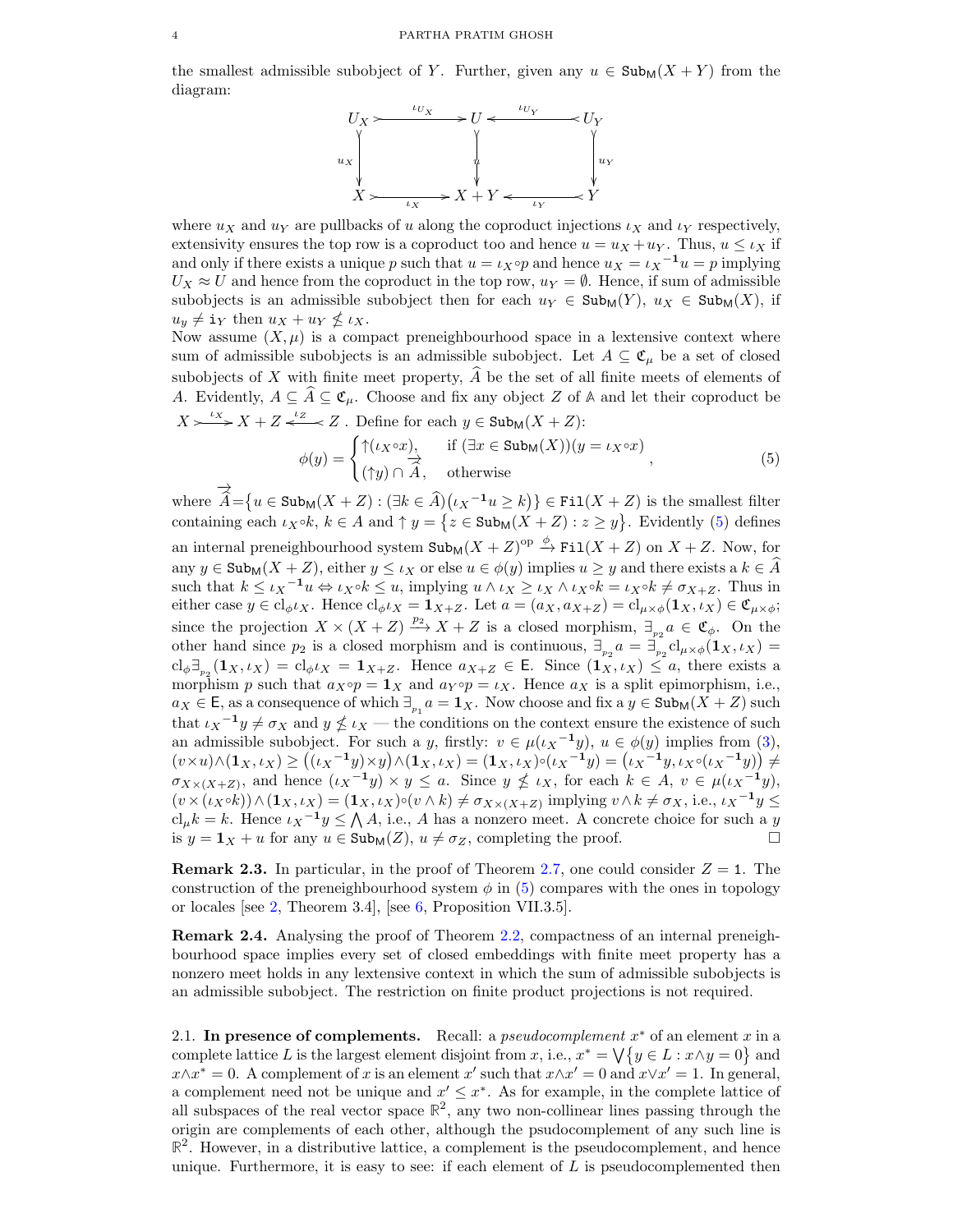<span id="page-4-4"></span> $(\bigvee_{i\in I} x_i)^* = \bigwedge_{i\in I} x_i^*$ . A lattice in which every element has a pseudocomplement is called a pseudocomplemented lattice.

<span id="page-4-1"></span>**Lemma 2.5.** For any internal preneighbourhood space  $(X, \mu)$ , if  $p \in \mathfrak{C}_{\mu}$  (respectively,  $p \in \mathfrak{O}_{\mu}$ ) has a pseudocomplement  $p^*$  in the lattice  $\text{Sub}_{\mathsf{M}}(X)$ , then  $p^* \in \mathfrak{O}_{\mu}$  (respectively,  $p^* \in \mathfrak{C}_\mu$ .

*Proof.* Assume  $p \in \text{Sub}_M(X)$  has a pseudocomplement  $p^*$  in  $\text{Sub}_M(X)$ . Then  $m \nleq \mathrm{cl}_{\mu} p \Leftrightarrow (\exists u \in \mu(m))(u \wedge p = \sigma_X)$ 

$$
\Leftrightarrow (\exists u \in \mu(m))(u \le p^*)
$$
  

$$
\Leftrightarrow p^* \in \mu(m).
$$

Hence, if  $p \in \mathfrak{C}_{\mu}$  then  $m \nleq p \Leftrightarrow p^* \in \mu(m)$ . If  $p^* \neq \sigma_X$  then  $p^* \nleq p$ , and hence  $p^* \in \mu(p^*)$ , i.e.,  $p^* \in \mathfrak{O}_{\mu}$ . On the other hand, if  $p \in \mathfrak{O}_{\mu}$ , then  $m \nleq cl_{\mu} p^* \Leftrightarrow p^{**} \in \mu(m)$ . Thus, for any  $\sigma_X \neq m \leq p, p^{**} \in \mu(m)$ , and such an  $m \nleq \mathrm{cl}_{\mu} p^*$ . Consequently,  $p \wedge \mathrm{cl}_{\mu} p^* = \sigma_X$ . Hence  $\mathrm{cl}_{\mu} p^* \leq p^*$ , i.e., p  $\mathfrak{e}_\mu$ .

<span id="page-4-3"></span>**Proposition 2.6.** Let  $(X, \mu)$  be an internal preneighbourhood space such that the lattice  $\text{Sub}_{\mathbb{M}}(X)$  is a distributive pseudocomplemented complete lattice such that each  $p \in \mathfrak{C}_{\mu}$ (respectively,  $p \in \mathfrak{O}_{\mu}$ ) is complemented and for any  $A \subseteq \mathfrak{C}_{\mu}$ :

<span id="page-4-2"></span>
$$
\left(\bigwedge A\right)^* = \bigvee \{a^* : a \in A\}.\tag{6}
$$

Then, for every  $B \subseteq \mathfrak{O}_{\mu}$  with  $\bigvee B = \mathbf{1}_X$  there exists a finite subset  $C \subseteq B$  with  $\bigvee C = \mathbf{1}_X$ if and only if every set of closed embeddings with finite meet property has a nonzero meet.

*Proof.* Towards the proof of if part, let  $B \subseteq \mathfrak{O}_{\mu}$  with  $\bigvee B = \mathbf{1}_X$ . Without any loss of generality assume  $\sigma_X \notin B$ . If B has no finite subcover then since for  $u, v \in B$ ,  $u^* \wedge v^* \geq$  $(u \vee v)^*$ , using Lemma [2.5,](#page-4-1)  $A = \{b^* : b \in B\}$  is a set of closed embeddings with finite meet property. Hence  $\sigma_X \neq \bigwedge \{b^* : b \in B\} = (\bigvee B)^* = \mathbf{1}_X^* = \sigma_X$ , a contradiction. Hence B must have a finite subcover. For the *only if* part, if  $A$  be a set of closed embeddings then  $B = \{a^* : a \in A\} \subseteq \mathfrak{O}_{\mu}$  using Lemma [2.5.](#page-4-1) If  $\bigwedge A = \sigma_X$  then from equation  $(6), \bigvee B = \mathbf{1}_X$  $(6), \bigvee B = \mathbf{1}_X$ and hence there exists a finite subcover, implying by [\(6\)](#page-4-2) the existence of a finite subset of A with a zero meet. Hence, if A has finite meet property then it has nonzero meet.  $\square$ 

As an immediate consequence of Proposition [2.6](#page-4-3) and Theorem [2.7:](#page-4-0)

<span id="page-4-0"></span>**Theorem 2.7** (Kuratowski-Mrówka Theorem). In any lextensive context with finite product projections in E and admissible subobjects closed under finite sums, for any internal preneighbourhood space  $(X, \mu)$  such that each  $p \in \mathfrak{C}_{\mu}$  (respectively,  $p \in \mathfrak{D}_{\mu}$ ) is complemented and for any  $A \subseteq \mathfrak{C}_{\mu}$  the condition in [\(6\)](#page-4-2) is true the following three statements are equivalent:

- (a)  $(X, \mu)$  is compact.
- (b) Every set of closed embeddings with finite meet property has a nonzero meet.
- (c) Every  $\mathfrak{O}_u$ -open cover of  $\mathbf{1}_X$  has a finite subcover.

3. On Vermeulen's Theorem on proper maps. If  $(X,\mu) \stackrel{f}{\to} (Y,\phi)$  is a preneighbourhood morphism, then given the  $(E, M)$ -factorisation  $X \xrightarrow{f^E} \mathbf{I}_f \xrightarrow{f^M} Y$  of f in the context A there is the factorisation  $(X, \mu) \xrightarrow{f^{\mathsf{E}}} (\mathbf{I}_{f}, (\phi|_{\mathbf{I}_{f}})) \longrightarrow f^{\mathsf{M}}(Y, \phi)$  of the preneigh-

bourhood morphism f in pNbd[ $\mathbb{A}$ ]. The topologicity of the forgetful functor pNbd[ $\mathbb{A}$ ]  $\stackrel{U}{\to} \mathbb{A}$ [see [3,](#page-7-0) Theorem 4.8(a)] ensures  $f^{\text{E}}$  is an epimorphism and  $f^{\text{M}}$  a monomorphism in pNbd[A]. The category  $(pNbd[A] \downarrow (Y, \phi))$  has objects  $(X, \mu, f)$ , where X is an object of A,  $\mu \supseteq$  $\overleftarrow{f}\phi(\exists_{f})$  is a preneighbourhood system on  $X, (X, \mu) \xrightarrow{f} (Y, \phi)$  is a preneighbourhood morphism, and its morphisms are  $(X, \mu, f) \stackrel{h}{\to} (Z, \psi, g)$ , where  $(X, \mu) \stackrel{h}{\to} (Z, \psi)$  is a preneighbourhood morphism such that  $f = g \circ h$ . Thus, the pair:

$$
\mathcal{E} = \{ (X, \mu, f) \xrightarrow{e} (Z, \psi, g) : e \in \mathsf{E}, \mu \supseteq \overleftarrow{e} \psi(\exists_e) \},
$$
  

$$
\mathcal{M} = \{ (X, \mu, f) \xrightarrow{m} (Z, \psi, g) : m \in \mathsf{M}, \mu = \overleftarrow{m} \psi(\exists_m) = (\psi|_X) \}
$$
(7)

provides a proper  $(\mathcal{E},\mathcal{M})$ -factorisation system on  $(pNbd[A] \downarrow (Y,\phi))$ , Sub $\mathcal{M}((X,\mu,f))$  is a complete lattice and  $(\mathcal{A} \downarrow (Y, \phi)) = ((pNbd[\mathbb{A}] \downarrow (Y, \phi)), \mathcal{E}, \mathcal{M})$  is a context. An internal preneighbourhood system on the object  $(X, \mu, f)$  is  $\text{Sub}_{\mathcal{M}}((X, \mu, f))^{\text{op}} \xrightarrow{\mu'} \text{Fil}(X, \mu, f)$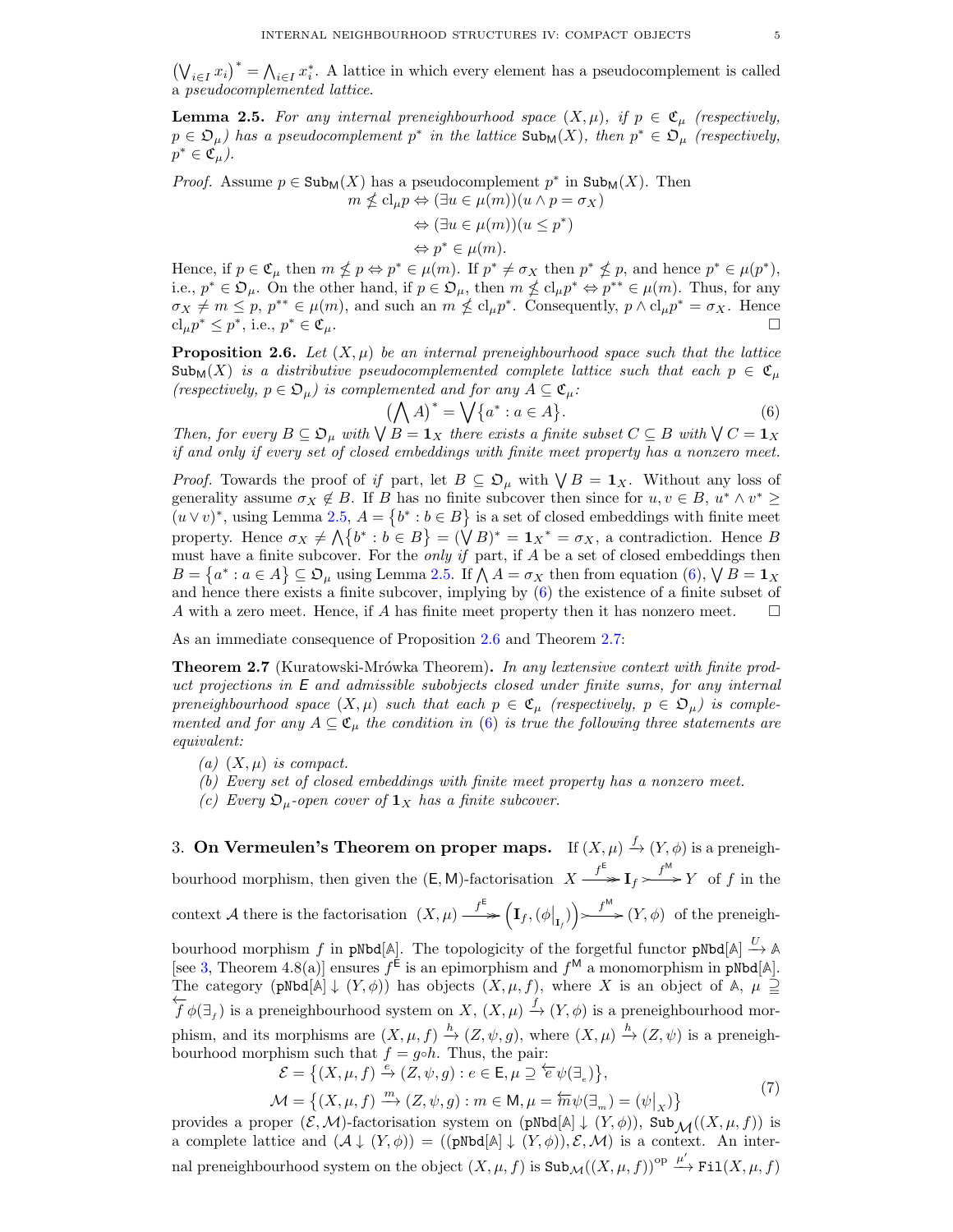<span id="page-5-1"></span>an order preserving map such that  $p \in \mu'(m) \Rightarrow p \geq m$ . Essentially this is given by a preneighbourhood system  $\mu'$  on X such that  $\mu' \vee \overline{f} \phi(\exists_f) \neq 1$ . An internal preneighbourhood space of  $(\mathcal{A} \downarrow (Y, \phi))$  is denoted by  $(X, \mu, f, \mu')$ , and a preneighbourhood morphism  $(X, \mu, f, \mu') \stackrel{h}{\to} (Z, \psi, g, \psi')$  is a morphism  $X \stackrel{h}{\to} Z$  of A such that  $f = g \circ h$ and  $(X, \mu) \stackrel{h}{\to} (Z, \psi), (X, \mu') \stackrel{h}{\to} (Z, \psi')$  are both preneighbourhood morphisms. Hence the complete lattice pnbd[ $(X, \mu, f)$ ] of all internal preneighbourhood systems on  $(X, \mu, f)$  has ) as its smallest element, i.e.,  $\nabla_{(X,\mu,f)} = f \phi(\exists_f)$ .

<span id="page-5-0"></span>**Lemma 3.1.** A preneighbourhood morphism  $(X, \mu) \xrightarrow{f} (Y, \phi)$  is proper if and only if the internal preneighbourhood space  $(X, \mu, f, \mu)$  in the context  $(\mathcal{A} \downarrow (Y, \phi))$  is compact.

*Proof.* The preneighbourhood morphism  $(X, \mu) \xrightarrow{f} (Y, \phi)$  is proper if and only if for every preneighbourhood morphism  $(Z, \psi) \xrightarrow{g} (Y, \phi)$  the pullback  $(X \times_Y Z, \mu \times_{\phi} \psi) \xrightarrow{f_g} (Z, \psi)$  of f along g is a closed morphism. Since in  $(pNbd[A], (Y, \phi)), (X, \mu, f) \times (Z, \psi, g) = (X \times_Y$  $Z, \mu \times_{\phi} \psi, g \circ f_g$  with projections  $(X \times_Y Z, \mu \times_{\phi} \psi) \xrightarrow{f_g} (Z, \psi), (X \times_Y Z, \mu \times_{\phi} \psi) \xrightarrow{g_f} (X, \mu)$ the pullbacks of f along g, g along f respectively, the first statement is equivalent to the projection  $(X \times_Y Z, \mu \times_{\phi} \psi, g \circ f_g, \mu \times_{\phi} \psi) \stackrel{f_g}{\longrightarrow} (Z, \psi, g, \psi)$  is closed in the context  $(\mathcal{A} \downarrow (Y, \phi)),$ and hence equivalent to compactness of  $(X, \mu, f, \mu)$  in  $(\mathcal{A} \downarrow (Y, \phi))$ .

Theorem 3.2. In a lextensive context with finite product projections in E a preneighbourhood morphism  $(X, \mu) \xrightarrow{f} (Y, \phi)$  with f stably in E is proper if and only if the order preserving map  $\mathfrak{C}_{\mu}\stackrel{\exists_f}{\longrightarrow}\mathfrak{C}_{\phi}$  preserves filtered meets.

*Proof.* Firstly, for an internal preneighbourhood space  $(X, \mu)$  with  $(X, \mu) \xrightarrow{\mathbf{t}_X} (1, \nabla_1)$ closed, the order preserving map  $\mathfrak{C}_{\mu}$  $\exists$ **t**<sub>X</sub>  $\mathfrak{C}_{\nabla_1}$  preserve filtered meets if and only if every filtered set of closed embeddings of  $(X, \mu)$  has a zero meet if and only if  $\sigma_X$  is a member of the filtered set.

Let  $(X, \mu) \stackrel{f}{\rightarrow} (Y, \phi)$  be a preneighbourhood morphism with f stably in E. Using Lemma [3.1,](#page-5-0) the preneighbourhood morphism f is proper if and only if  $(X, \mu, f, \mu)$  is compact in the context  $(\mathcal{A} \downarrow (Y, \phi))$ . Since every lextensive category is locally lextensive [see [1,](#page-7-3) Proposition 4.8], from Theorem [2.2,](#page-2-3)  $(X, \mu, f, \mu)$  is compact in  $(\mathcal{A} \downarrow (Y, \phi))$  if and only if every set of closed embeddings of  $(X, \mu, f, \mu)$  with finite intersection property has a non-zero meet. Since closed embeddings of  $(X, \mu, f, \mu)$  are none else than elements of  $\mathfrak{C}_{\mu}, \nabla_{(Y, \phi, 1_Y)} = \phi$ and  $\mathbf{t}_{(X,\mu,f)} = f$ , it follows that  $(X,\mu,f,\mu)$  is compact in  $(\mathcal{A} \downarrow (Y,\phi))$  if and only if  $\exists_{f}$ preserves filtered meet. This completes the proof.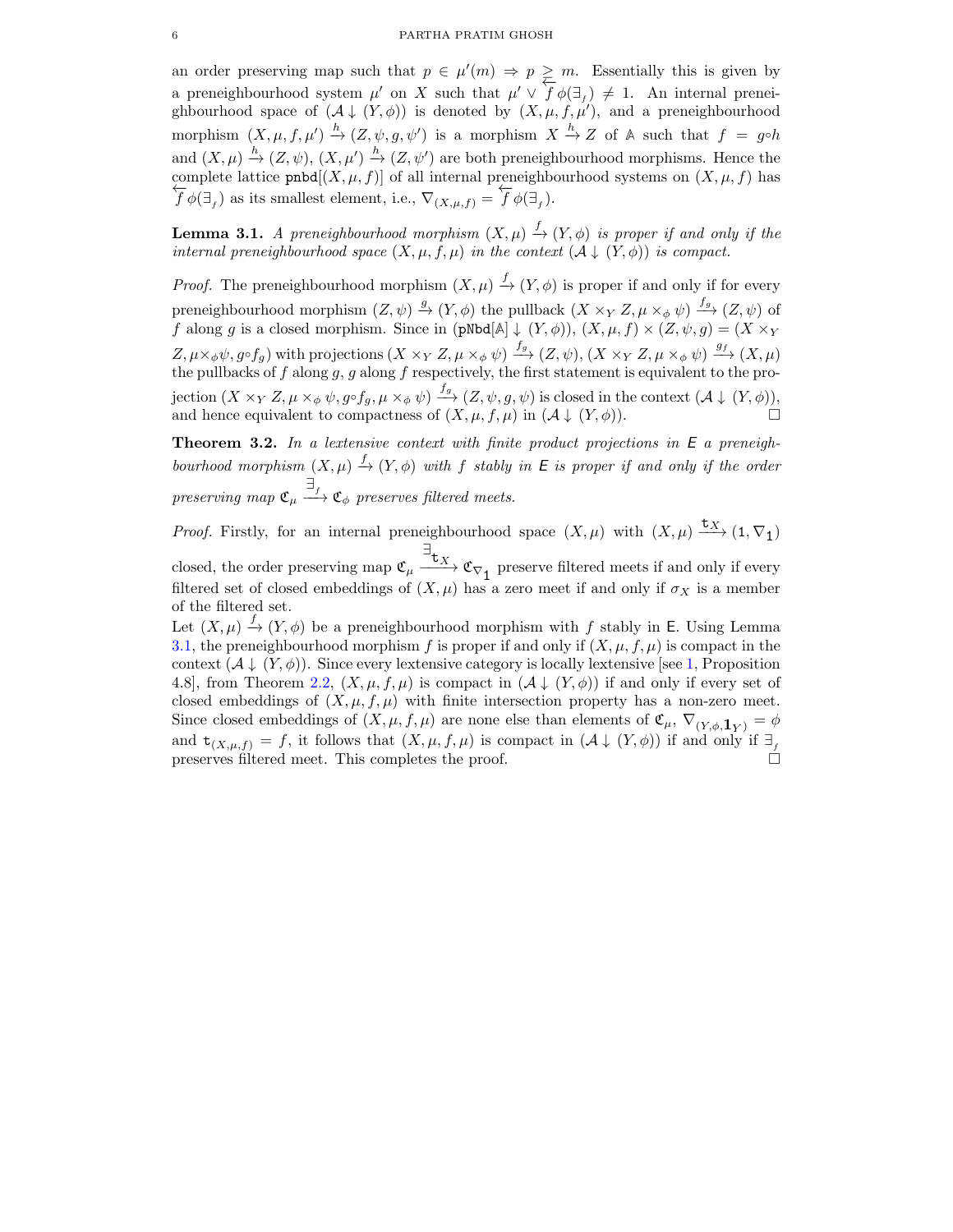**Lemma 3.3.** Assume  $(X, \mu) \stackrel{f}{\rightarrow} (Y, \phi)$  is a closed preneighbourhood morphism in a reflecting zero context,  $a \in \text{Sub}_M(Y)$  and  $d \in \mathfrak{C}_{\mu}$ .

- <span id="page-6-0"></span>(a) If  $\exists_f(d \wedge f^{-1}a) = a \wedge \exists_f d$  then the corestriction  $f_a$  of f along a is a closed preneighbourhood morphism.
- <span id="page-6-1"></span>(b) If the corestriction  $f_a$  of  $f$  along  $a$  is a closed preneighbourhood morphism and  $d \wedge f^{-1}a \neq \sigma_X$  then  $\exists_f (d \wedge f^{-1}a) = a \wedge \exists_f d$ .

Proof. Consider the diagram



in which the vertical front and the extreme squares are pullbacks and the base square is the  $(E, M)$ -factorisation of  $f \circ d$ . Since  $a \circ f_a \circ ((f^{-1}a)^{-1}d) = f \circ (f^{-1}a) \circ ((f^{-1}a)^{-1}d) =$  $f \circ d \circ (d^{-1}f^{-1}a) = (\exists_f d) \circ (f \big|_d) \circ (d^{-1}f^{-1}a)$ , there exists the unique morphism t such that all the squares commute; in particular,  $(f|_d)^{-1}((\exists_f d)^{-1}a) = d^{-1}f^{-1}a$ ,  $((f|_d))_{(\exists_f d)^{-1}a} = t$ . If  $f_a\circ((f^{-1}a)^{-1}d)=(\exists_{f_a}((f^{-1}a)^{-1}d))\circ(f_a|_{(f^{-1}a)^{-1}d})$  be its  $(\mathsf{E},\mathsf{M})$ -factorisation, then there exists a unique morphism  $\exists_{f_a} D \wedge f^{-1} A \xrightarrow{u} A \wedge \exists_{f} D$  such that  $\exists_{f_a} ((f^{-1}a)^{-1}d) = (a^{-1}\exists_{f} d) \circ u$ and  $t = u \circ (f_a|_{(f^{-1}a)^{-1}d})$ . Hence  $a \circ (\exists_{f_a} ((f^{-1}a)^{-1}d)) \circ (f_a|_{(f^{-1}a)^{-1}d}) = a \circ (a^{-1} \exists_f d) \circ t = (a \wedge \exists_f d) \circ t = (a \wedge \exists_f d)$  $f \circ (d \wedge f^{-1}a) = (\exists_f (d \wedge f^{-1}a)) \circ (f\big|_{a \wedge f^{-1}a})$ , the last one being the  $(E, M)$ -factorisation of  $\exists_f(d \wedge f^{-1}a)$ . Consequently from the uniqueness of  $(E, M)$ -factorisation,  $\exists_f(d \wedge f^{-1}a)$  =  $a \circ (\exists_{f_a} ((f^{-1}a)^{-1}d))$  and  $(f_a|_{(f^{-1}a)^{-1}d}) = (f|_{a \wedge f^{-1}a})$ . Thus:  $\exists_f (d \wedge f^{-1}a) = a \wedge \exists_f d$  if and only if u is an isomorphism, which in turn is equivalent to  $t \in \mathsf{E}$ .

Towards the proof of [\(a\),](#page-6-0) consider  $p \in \mathfrak{C}_{(\mu|_{a \wedge f^{-1}a}})$ . Hence, taking  $d = \mathrm{cl}_{\mu}(f^{-1}a) \circ p \in \mathfrak{C}_{\mu}$ ,  $p = cl_{(\mu|_{a \wedge f^{-1}a})} p = (f^{-1}a)^{-1} cl_{\mu} (f^{-1}a) \circ p = (f^{-1}a)^{-1} d.$  Then  $a \circ (\exists_{f_a} p) = \exists_f ((f^{-1}a) \circ p) =$  $\exists_f(d\wedge f^{-1}a)=a\wedge \exists_f d=a\wedge \exists_f\text{cl}_{\mu}(f^{-1}a)\circ p=a\wedge \text{cl}_{\phi}\exists_f((f^{-1}a)\circ p)=a\wedge \text{cl}_{\phi}(a\circ(\exists_{f_a}p))=b$  $a \circ \text{cl}_{\phi|_a} \exists_{f_a} p, \text{ implying } \exists_{f_a} p = \text{cl}_{\phi|_a} \exists_{f_a} p, \text{ i.e., } f_a \text{ is closed.}$ 

Towards the proof of [\(b\),](#page-6-1) if  $1_Y \neq x \in \phi(a \wedge \exists_f d)$  then since  $f^{-1}x \wedge d \wedge f^{-1}a \geq d \wedge f^{-1}a \neq$  $\sigma_X$  and f reflects zero,  $x \wedge \exists_f (d \wedge f^{-1}a) \neq \sigma_Y$ . Hence  $a \wedge \exists_f d \leq cl_{\phi} \exists_f (d \wedge f^{-1}a) =$  $\exists_f \mathrm{cl}_{\mu}(d \wedge f^{-1}a)$ . Since  $d \in \mathfrak{C}_{\mu}$  and for each  $u \in \mu(d)$ ,  $u \wedge d \wedge f^{-1}a \geq d \wedge f^{-1}a \neq \sigma_X$ ,  $d \leq cl_{\mu}(d \wedge f^{-1}a)$ ; consequently,  $d = cl_{\mu}(d \wedge f^{-1}a)$ . Since  $f_a$  is closed and  $(f^{-1}a)^{-1}d \in$  $(\mu|_{f^{-1}a}), \exists_{f_a}(f^{-1}a)^{-1}d \in (\phi|_a).$  Hence

$$
\begin{aligned} \exists_f (d \wedge f^{-1}a) &= a \circ (\exists_{f_a} ((f^{-1}a)^{-1}d)) \\ &= a \wedge \mathrm{cl}_{\phi}(a \circ (\exists_{f_a} ((f^{-1}a)^{-1}d))) \\ &= a \wedge \mathrm{cl}_{\phi} \exists_f (d \wedge f^{-1}a) \\ &= a \wedge \mathrm{cl}_{\phi} \exists_f (d \wedge f^{-1}a) \\ &= a \wedge \exists_f \mathrm{cl}_{\mu}(d \wedge f^{-1}a) \\ &= a \wedge \exists_f d. \end{aligned}
$$

 $\Box$ 

**ACKNOWLEDGMENTS** 

I am gratefully indebted: